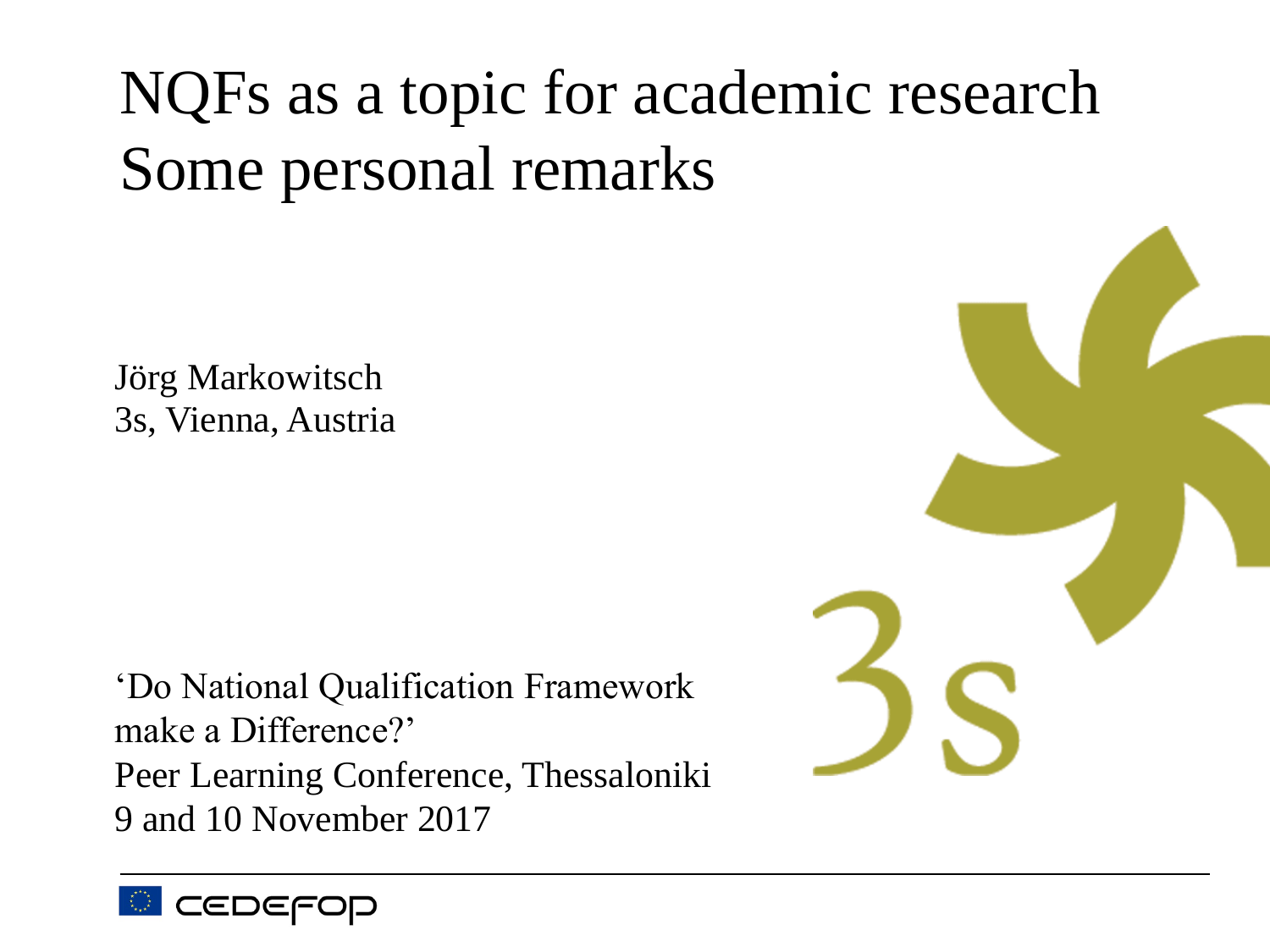## The sociology of academic research on NQFs

Impossible to draw a clear line between academic and other research in this area.

Many 'special issues'<sup>1</sup>.

Most of the academic research builds on contracted research for CEDEFOP, ETF, ILO, or the EC.

Independent projects funded by research funds (e.g. ERC, FRP, Horizon) are rare.

NQFs are not a preferred topic for researchers in education.

A small group of researchers, little debate

<sup>3</sup>s Unternehmensberatung, www.3s.co.at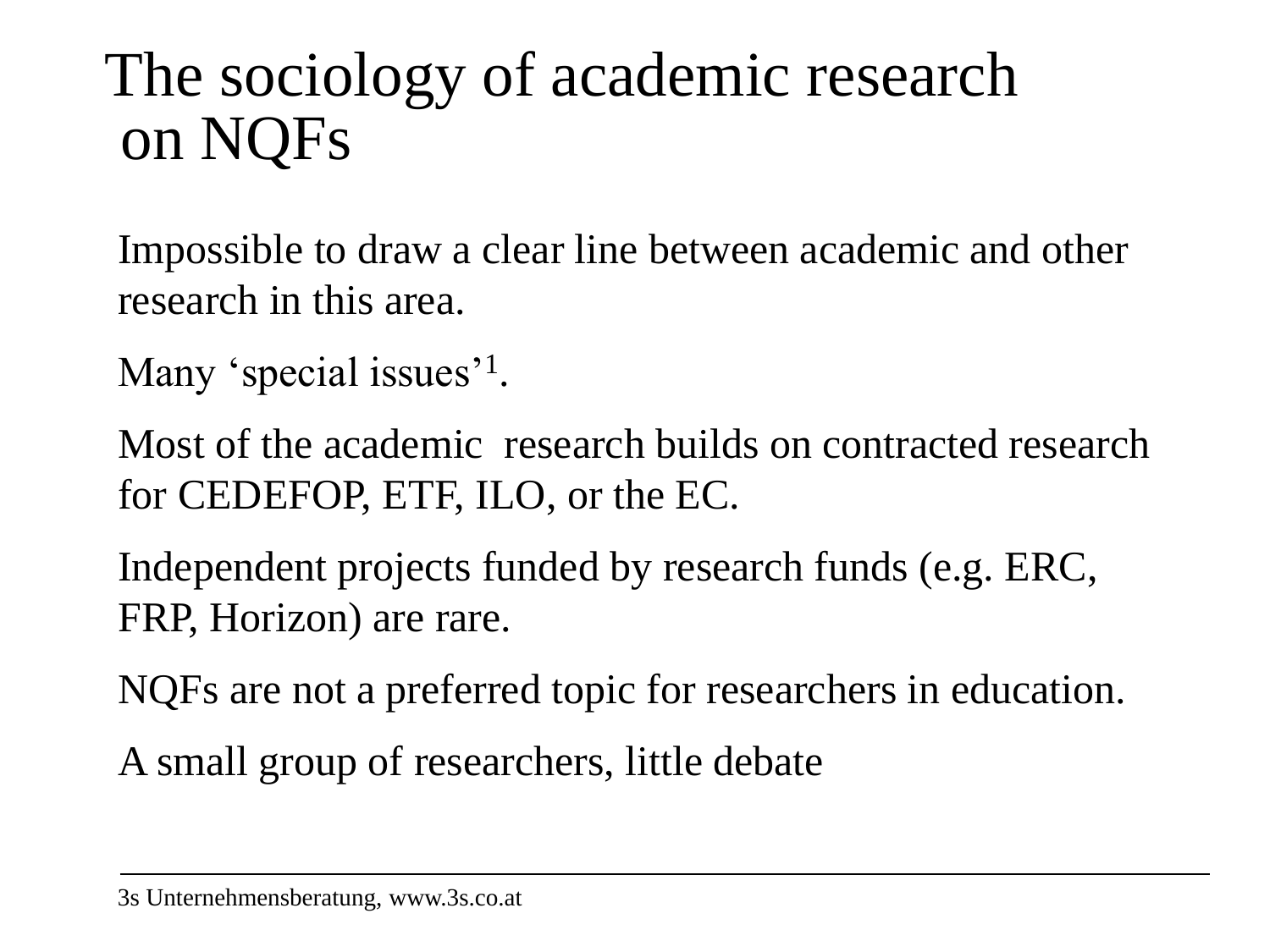## Three phases of research on NQFs

**Until 2004 Forerunners** 'Rugby Countries'

#26 **2005 - <sup>2010</sup>** EQF Development & Launch #96

**Since 2011 Multiplications** of NQFs #280

# number of papers in peer reviewed journals in *Science Direct*  containing 'qualifications framework' in abstract or title.

3s Unternehmensberatung, www.3s.co.at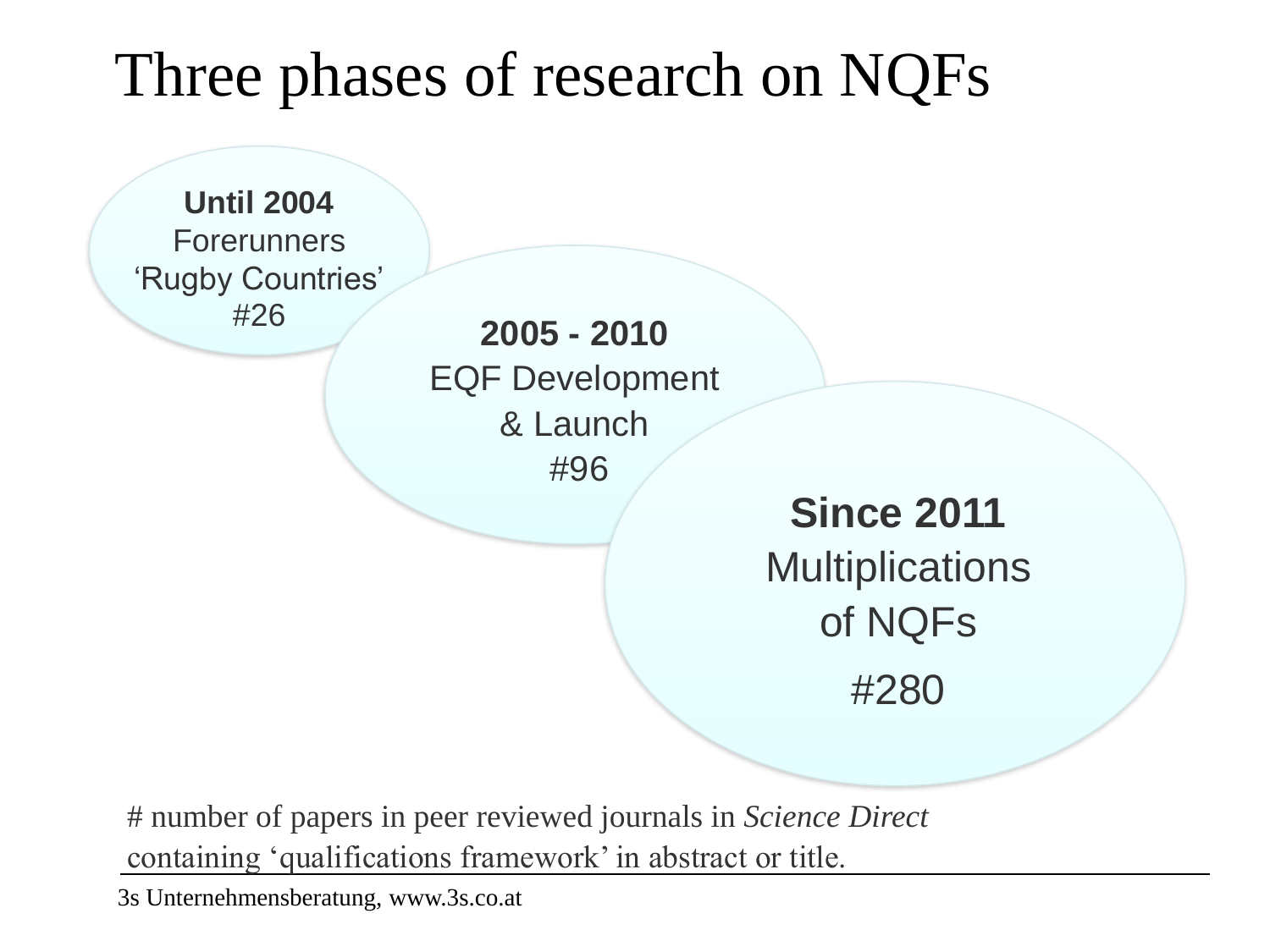## Main Research Topics

#### Design, Descriptors, Types

(Young 2007, Hanf and Rein 2008, Young 2008, Méhaut and Winch 2012, Mile and Mislav 2012, Lester 2015)

#### Implementation, Impact, Success Factors

(Young 2009, Allais 2010, Tau and Modesto 2011, Raffe 2012, Young and Allais 2016, Allais 2017, Pilcher, Fernie et al. 2015)

#### Diffusion, Europeanisation, Globalisation, LLL (Kleibrink 2011, Elken 2015, Elken 2016, Elken 2016, Mikulec and Ermenc 2016, Mikulec 2017)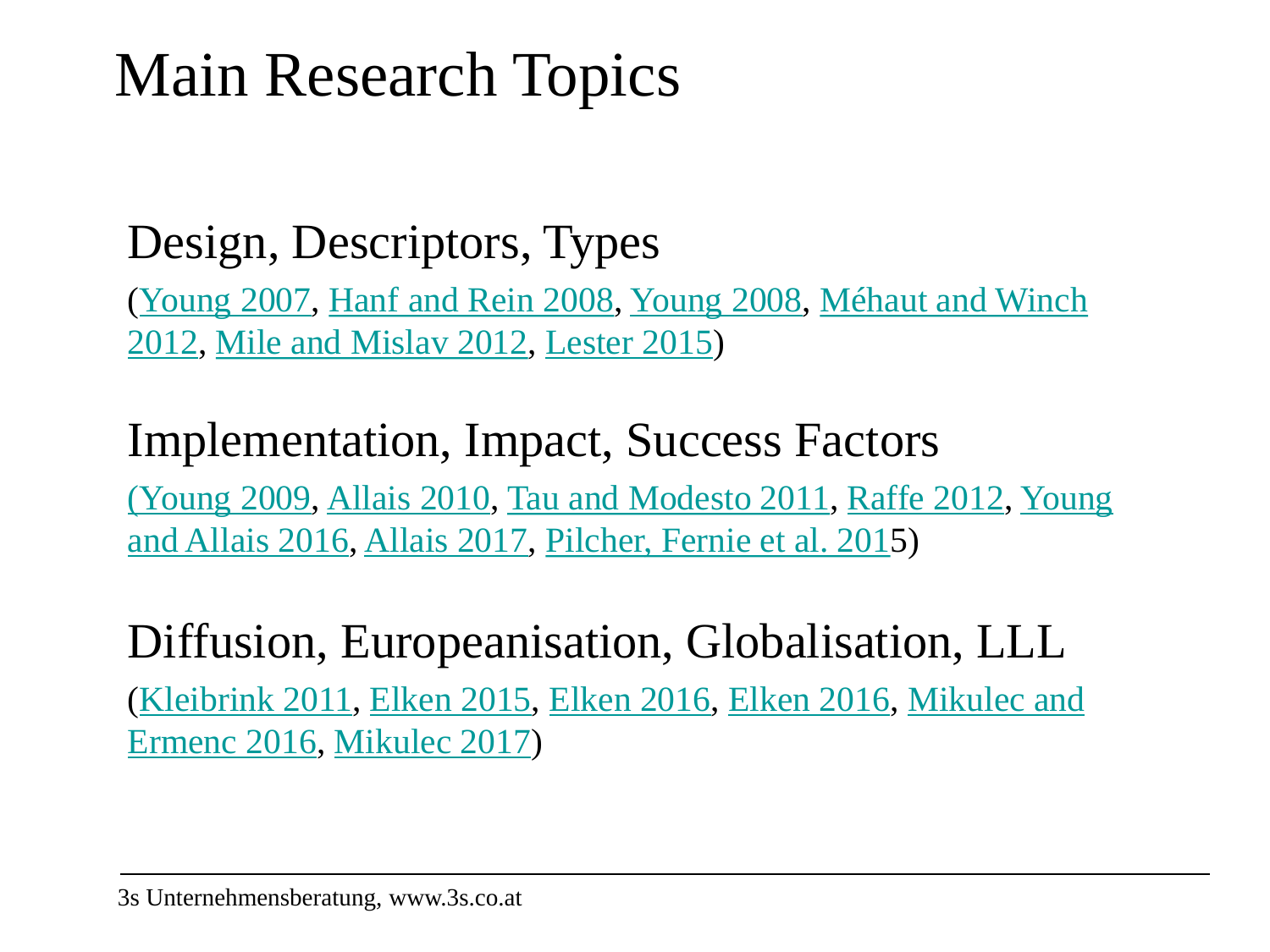# Strengths

Elaborated tools to describe differences and classify NQFs Revealing relations between QFs and society at large (e.g. neoliberalism<sup>2</sup>)

## Weaknesses

Overemphasis on descriptions<sup>3</sup>, lack of 'empirical' studies Ill-defined entity, QF as 'regulation, process or system'? Studied in isolation, no yardstick?

False assumptions due to heterogenity (e.g. impact on LM)

<sup>3</sup>s Unternehmensberatung, www.3s.co.at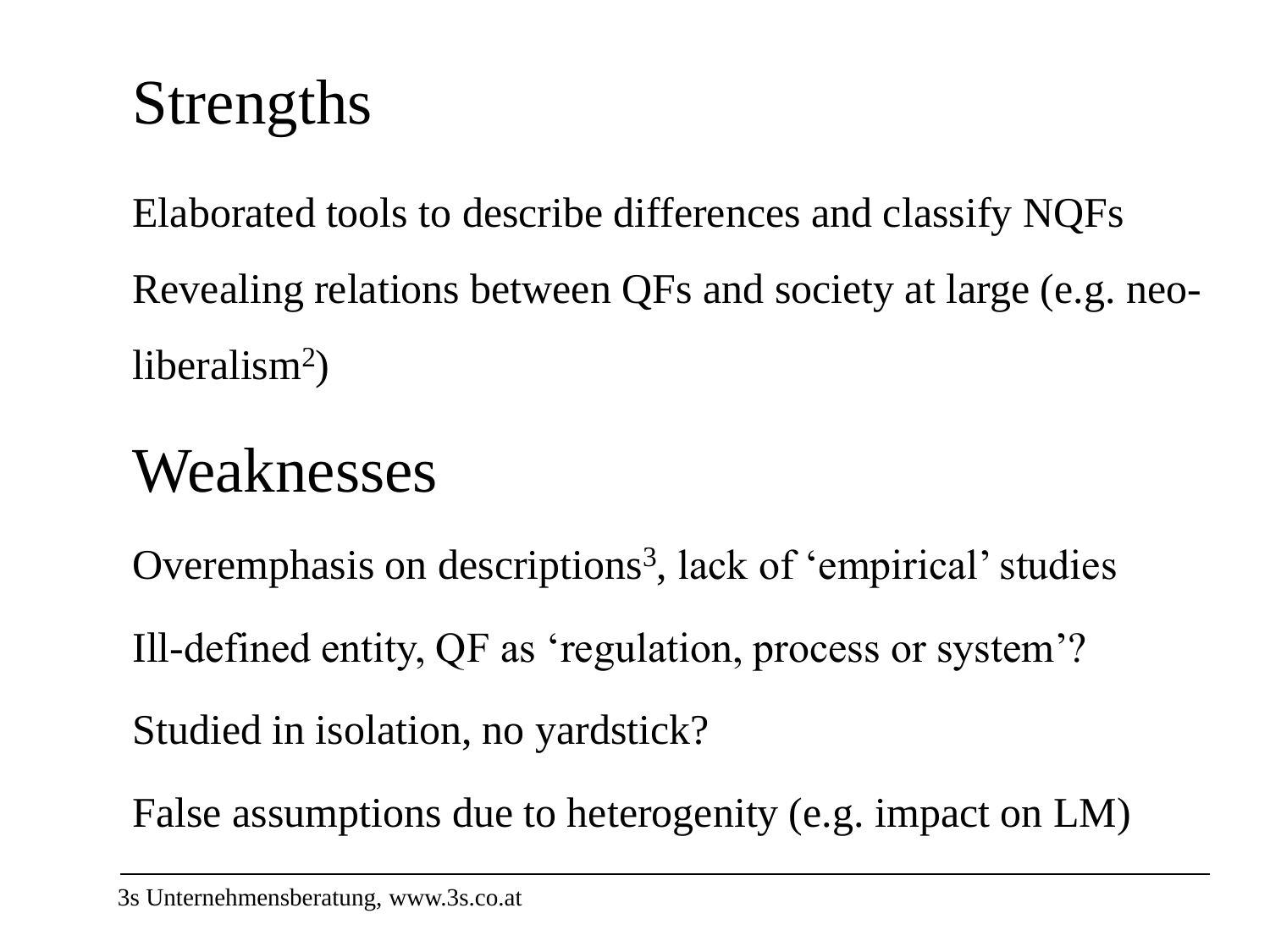## Tools: Example 1

#### **Scope**

Comprehensive Prescriptiveness Loose Tight

Partial

Raffe's typology of scope and tightness of qualifications frameworks.

3s Unternehmensberatung, www.3s.co.at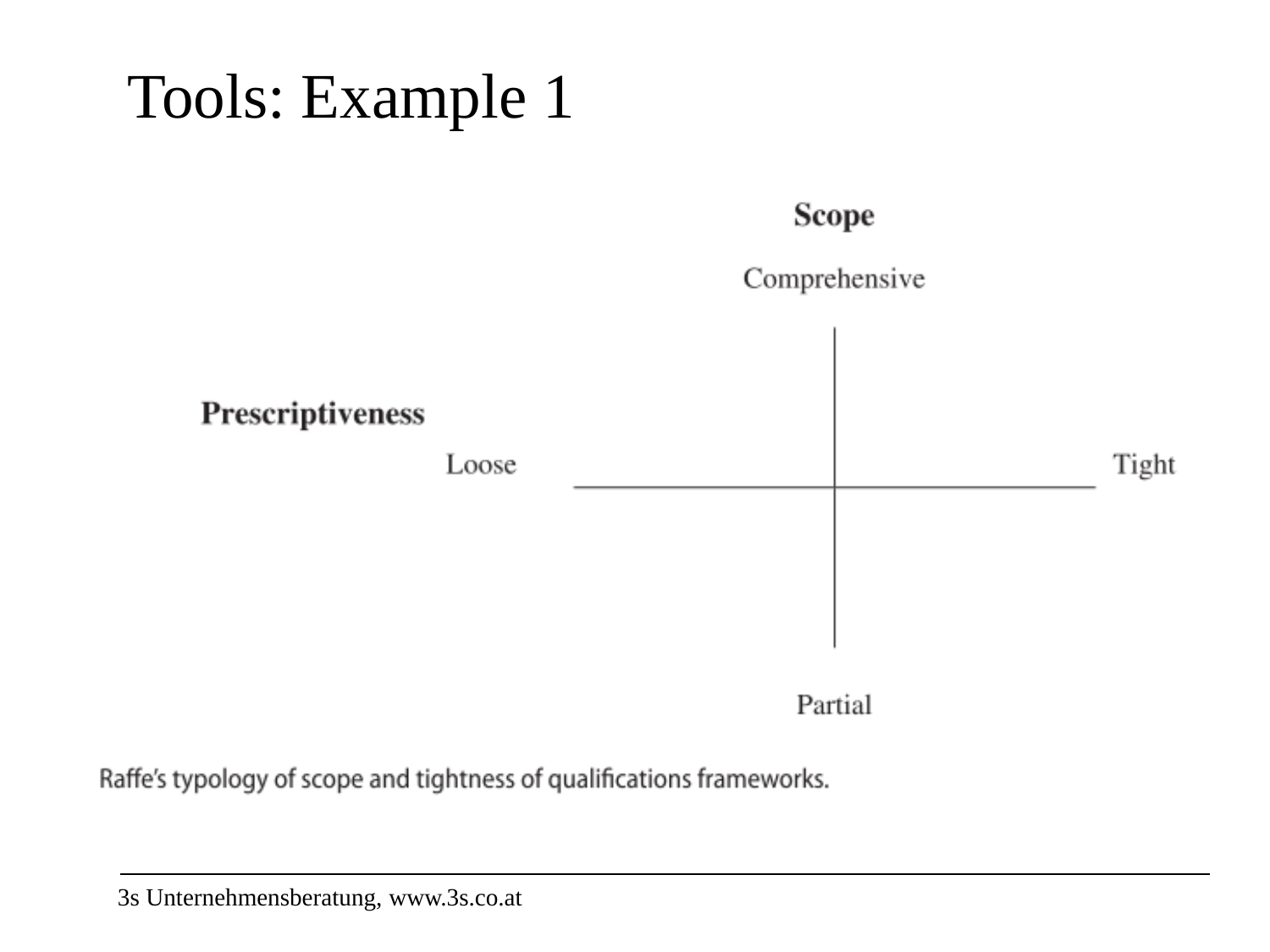#### Tools: Example 2

Allais (2017)

|                                                              | <b>Primary characteristics</b>                                                                                              |                                                                                                                                  |  |
|--------------------------------------------------------------|-----------------------------------------------------------------------------------------------------------------------------|----------------------------------------------------------------------------------------------------------------------------------|--|
|                                                              | <b>Framework of communication</b>                                                                                           | <b>Outcomes-led framework</b>                                                                                                    |  |
| Purpose                                                      | Rationalization of<br>qualifications                                                                                        | Reform.<br>transformation or<br>overhaul of the<br>education system                                                              |  |
| <b>Assumptions</b><br>about knowledge                        | Knowledge as<br>'given'. (Some<br>attempt to create<br>transparency)                                                        | Implicit social<br>constructionist:<br>outcomes are<br>primary                                                                   |  |
| Role of<br>institutions                                      | Institutions lead the<br>process of<br>comparing<br>qualifications,<br>making judgements<br>about programmes,<br>and so on. | Outcomes are<br>defined separately<br>from institutions,<br>which then design<br>learning<br>programmes against<br>the outcomes. |  |
|                                                              | <b>Implied characteristics</b>                                                                                              |                                                                                                                                  |  |
| Speed of<br>development and<br>approach of<br>implementation | Incremental, bottom<br>up                                                                                                   | Break with the<br>past-fast,<br>top-down                                                                                         |  |
| <b>Definition</b> of<br>levels                               | Qualification<br>defined                                                                                                    | Level descriptors                                                                                                                |  |
| Prescriptiveness                                             | Loose                                                                                                                       | Tight                                                                                                                            |  |
|                                                              | Secondary characteristics                                                                                                   |                                                                                                                                  |  |
| Scope                                                        | Partial, sectoral                                                                                                           | Comprehensive                                                                                                                    |  |

| Unit based or | Qualification | Unit based |
|---------------|---------------|------------|
| qual based    | based         |            |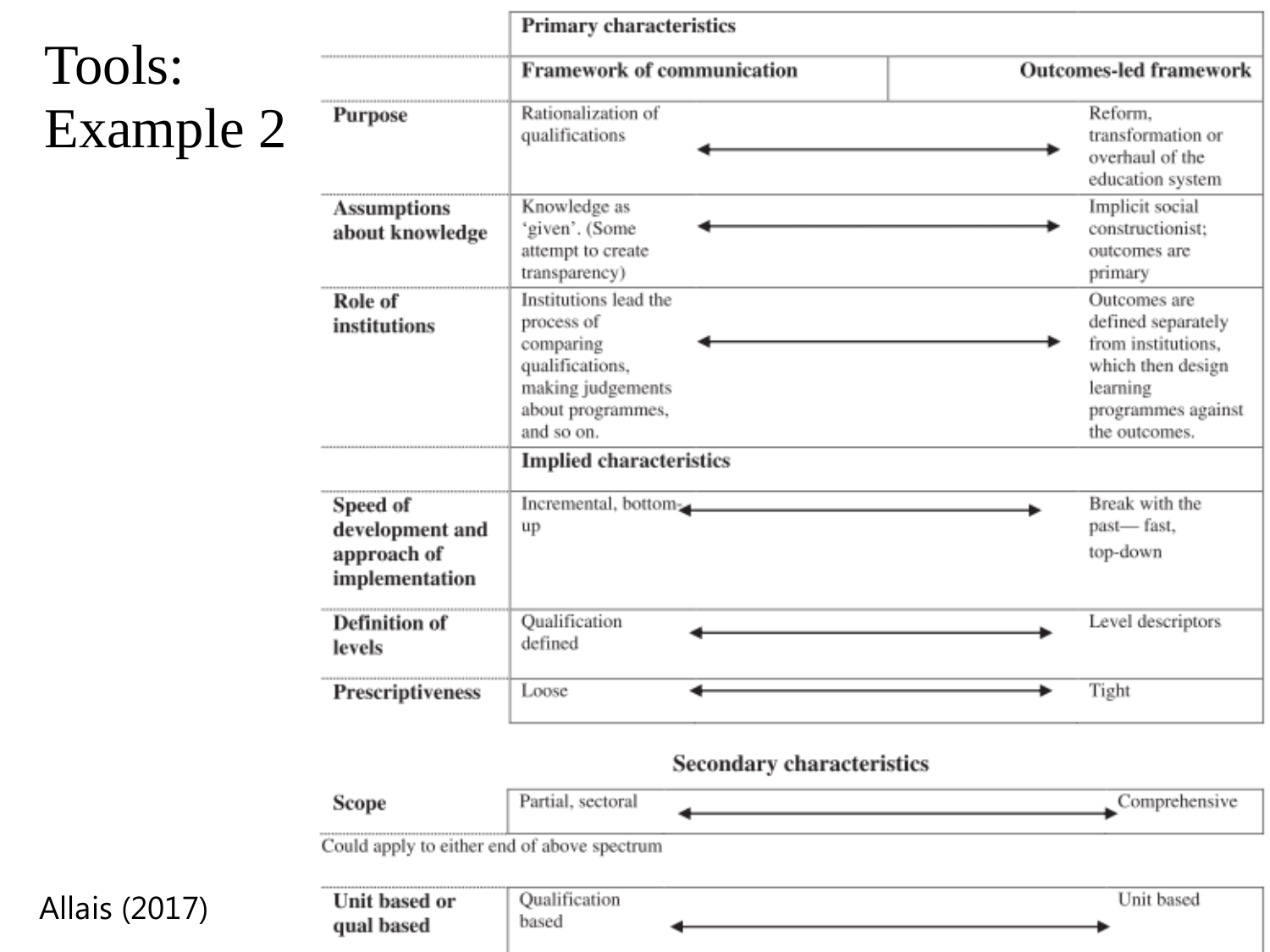# Suggestions for the future

- 1. Conduct a proper literature review
- 2. Initiate a large-scale project funded by ERC or Horizon2020
- 3. Integrate research on NQFs with research on development / use of qualifications and long term change in VET
- 4. Better define the research entity (QFs as '…')
- 5. Consider other empirical data (e.g. learner experiences)
- 6. Consider the limits of comparability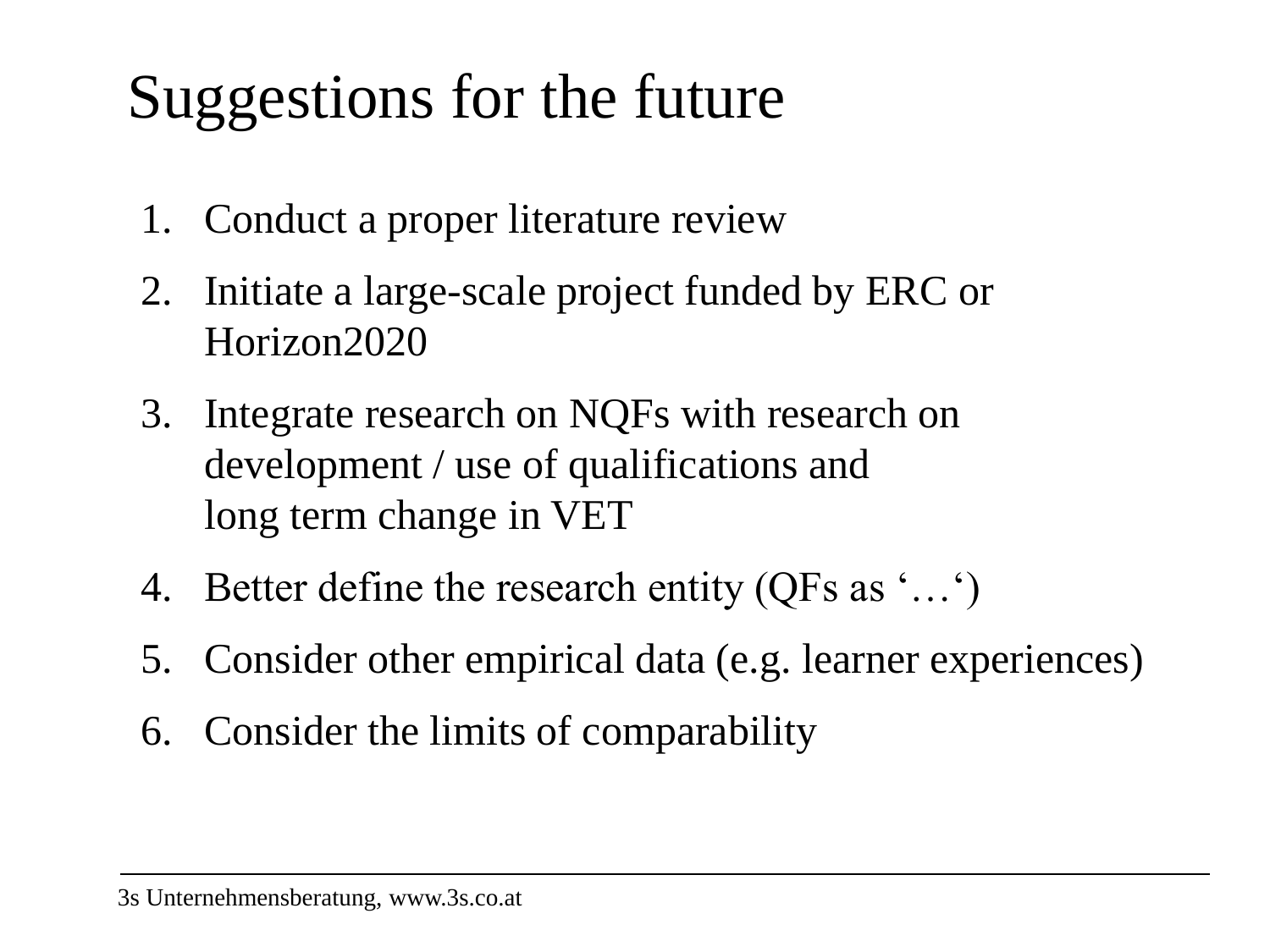#### **Notes**

- *Journal of Education and Work, 2003* (special issue on NQFs) *European Journal of Education, 2007* (special issue on NQFs) *European Journal of Vocational Training, 2008* (special issue on EQF) *Journal of European Industrial Training* 2008 (special Issue on VET and Europe) *Journal of Education and Work, 2017* (special issue in honor of David Raffe (1950 – 2015) 1
- *'However, the data gathered through comparative analysis also revealed that the impact of the EQF is rather limited as the core concept and philosophy of learning outcomes from the VET policy of Anglo-Saxon dominant educational model did not result in the fulfilment of the neoliberal objective to separate educational outcomes from the educational institutions and programmes lying beneath them. (…) Therefore, the normative resonance (Sedelmeier, 2011) between EQF (Anglo-Saxon) ideas and established NQFs in Scandinavian, Germanic, Mediterranean and Post-communistic contexts remains rather low.' (*Mirolec, 2017, p. 19). 2
- *'Focusing on types of qualifications frameworks may prevent researchers from really seeing what is happening with the education/labour market interface, and result in no more than descriptive studies of what policy makers wish was happening (….) Focusing attention on them, through further research or further development and application of typologies, may reinforce the idea that they are something which exist in their own right, and can be studied as such; the existing research suggests this is not the case."*  Allais (2017, p. 775) 3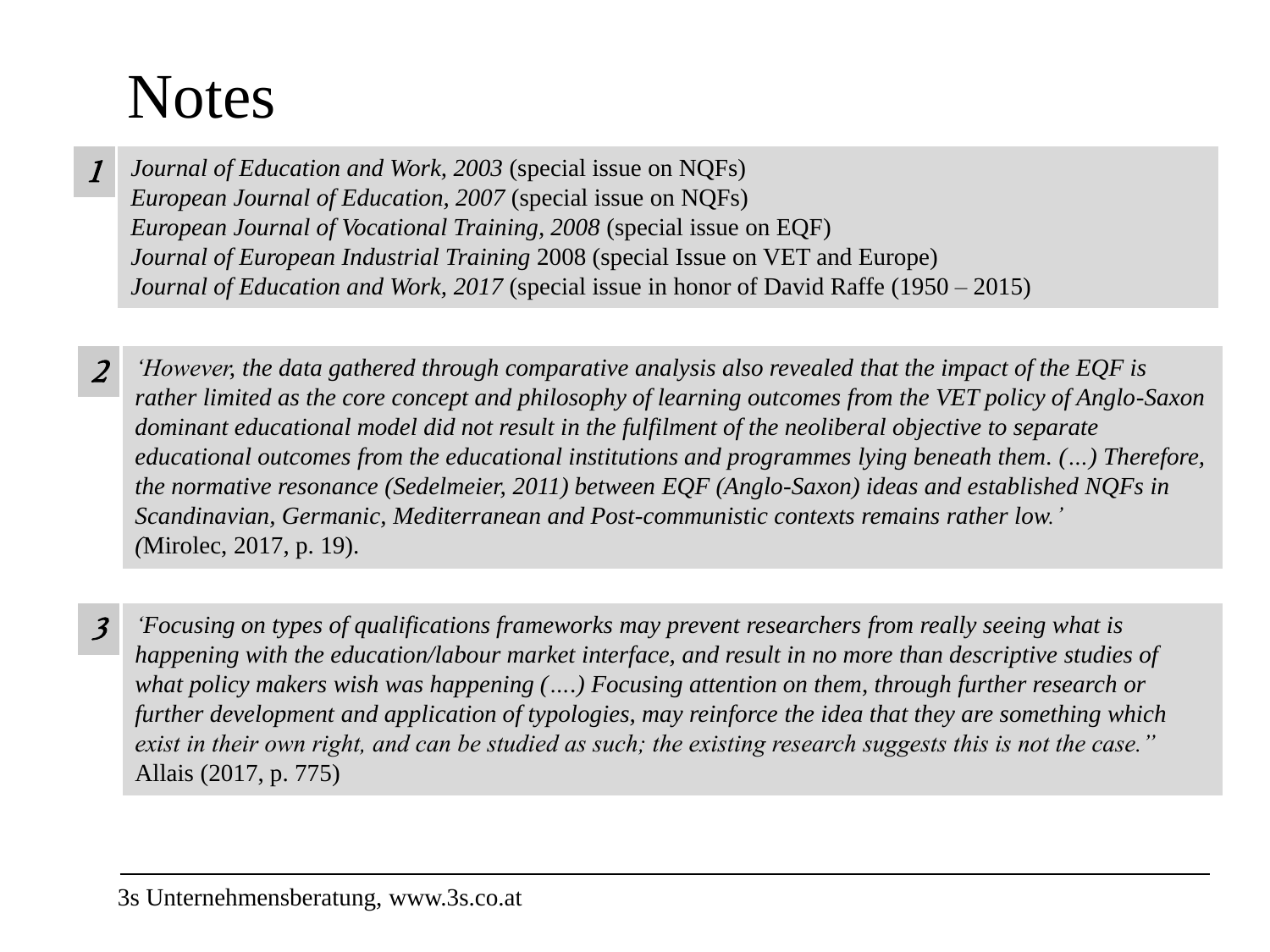#### References I:

- Allais, S. (2007). Why the South African NQF Failed: lessons for countries wanting to introduce national qualifications frameworks. *European Journal of Education*, 42(4), 523-547.
- Allais, S. (2014). *Selling Out Education. National Qualifications Frameworks and the Neglet of Knowledge.* Rotterdam: Sense Publishers.
- Allais, S. (2017a). Labour Market Outcomes of National Qualifications Frameworks in Six Countries. *Journal of Education and Work*, 2017, Vol.30(5), p.457-470, 457.
- Allais, S. (2017b). What does it mean to conduct research into qualifications frameworks? *Journal of Education and Work*, 30(7), 768-776.
- Blackmur, D. (2015). Arguing with Stephanie Allais. Are National Qualifications Frameworks instruments of neoliberalism and social constructivism? *Quality in Higher Education*, 21(2), 213-228.
- Bohlinger, S. (2012). Qualifications frameworks and learning outcomes: challenges for Europe's lifelong learning area. *Journal of Education and Work*, 25(3), 279-297.
- Chisholm, L. (2007). Diffusion of the National Qualifications Framework and outcomes‐based education in southern and eastern Africa. *Comparative education,* 43(2), 295-309.
- Elken, M. (2015). Developing policy instruments for education in the EU: the European Qualifications Framework for lifelong learning. *International Journal of Lifelong Education*, p.1-17,
- Elken, M. (2016a). "EU-on-Demand": Developing National Qualifications Frameworks in a Multi-Level Context. *European Educational Research Journal*, 2016, Vol.15(6), p.628-643, 628.
- Elken, Mari (2016b) Standardizing education? The development of the European Qualifications Framework and national qualifications frameworks. Doctoral thesis. http://urn.nb.no/URN:NBN:no-54082.
- Hanf, G., & Rein, V. (2008). European and National Qualifications Frameworks--A Challenge for Vocational Education and Training in Germany. *European Journal of Vocational Training*, 2008, Vol.42(3-v43), p.113-128, 113.
- Kleibrink, A. (2011). The EU as a Norm Entrepreneur: the case of lifelong learning. *European Journal of Education*, 46(1).
- Lester, S. (2015). The European qualifications framework: a technical critique. *Research in Post-Compulsory Education*, 20(2), 159-172.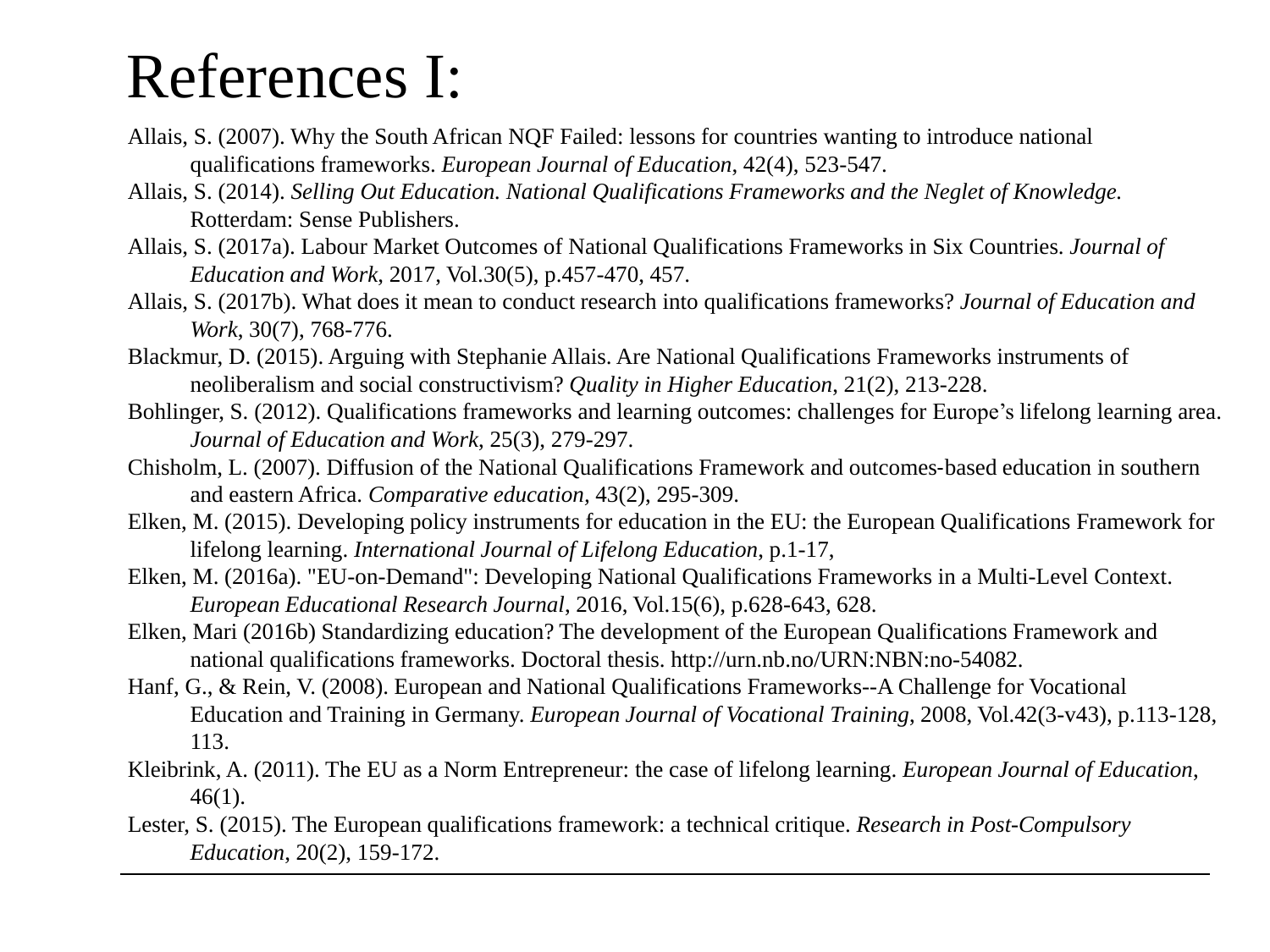#### References II:

- Markowitsch, J., & Luomi-Messerer, K. (2008). Development and Interpretation of Descriptors of the European Qualifications Framework. *European journal of Vocational Training*, 42-43(2007/3-2008/1), 33-58.
- Méhaut, P., & Winch, C. (2012). The European Qualification Framework: Skills, Competences or Knowledge? *European Educational Research Journal*, 2012, Vol.11(3), pp.369-381
- Mikulec, B. (2017). Impact of the Europeanisation of education: Qualifications frameworks in Europe. *European Educational Research Journal*, 16(4), 455-473.
- Mikulec, B., & Ermenc, K. S. (2016). Qualifications Frameworks Between Global and European Pressures and Local Responses. *SAGE Open*, 2016, Vol.6(2).
- Odd Bjørn, U. (2015). Governance for Learning Outcomes in European Policy-Making: Qualification Frameworks Pushed through the Open Method of Coordination. *International Journal for Research in Vocational Education and Training*, 2015, Vol.2(4).
- Pilcher, N., Fernie, S., & Smith, K. (2015). The impact of National Qualifications Frameworks: by which yardstick do we measure dreams? *Journal of Education and Work*, 30(1), 1-12.
- Raffe, D. (2011). Are 'communications frameworks' more successful? Policy learning from the Scottish Credit and Qualifications Framework. *Journal of Education and Work*, 24(3-4), 283-302.
- Raffe, D. (2012). What is the evidence for the impact of National Qualifications Frameworks? *Comparative education*, 49(2), 143-162.
- Tau, D., & Modesto, S. T. (2011). Qualifications Frameworks: Implementation and Impact in Botswana. *Journal of Education and Work*, 2011, Vol.24(3-4), p.359-373, 359.
- Young, M. (2007). Qualifications Frameworks: Some Conceptual Issues. *European Journal of Education,* 2007, Vol.42(4), p.445-457, 445.
- Young, M. (2008). Towards a European qualifications framework: some cautionary observations. *Journal of European Industrial Training*, 32(2/3), 128-137.
- Young, M., & Allais, S. M. (2016). Implementing national qualifications frameworks across five continents: Routledge.